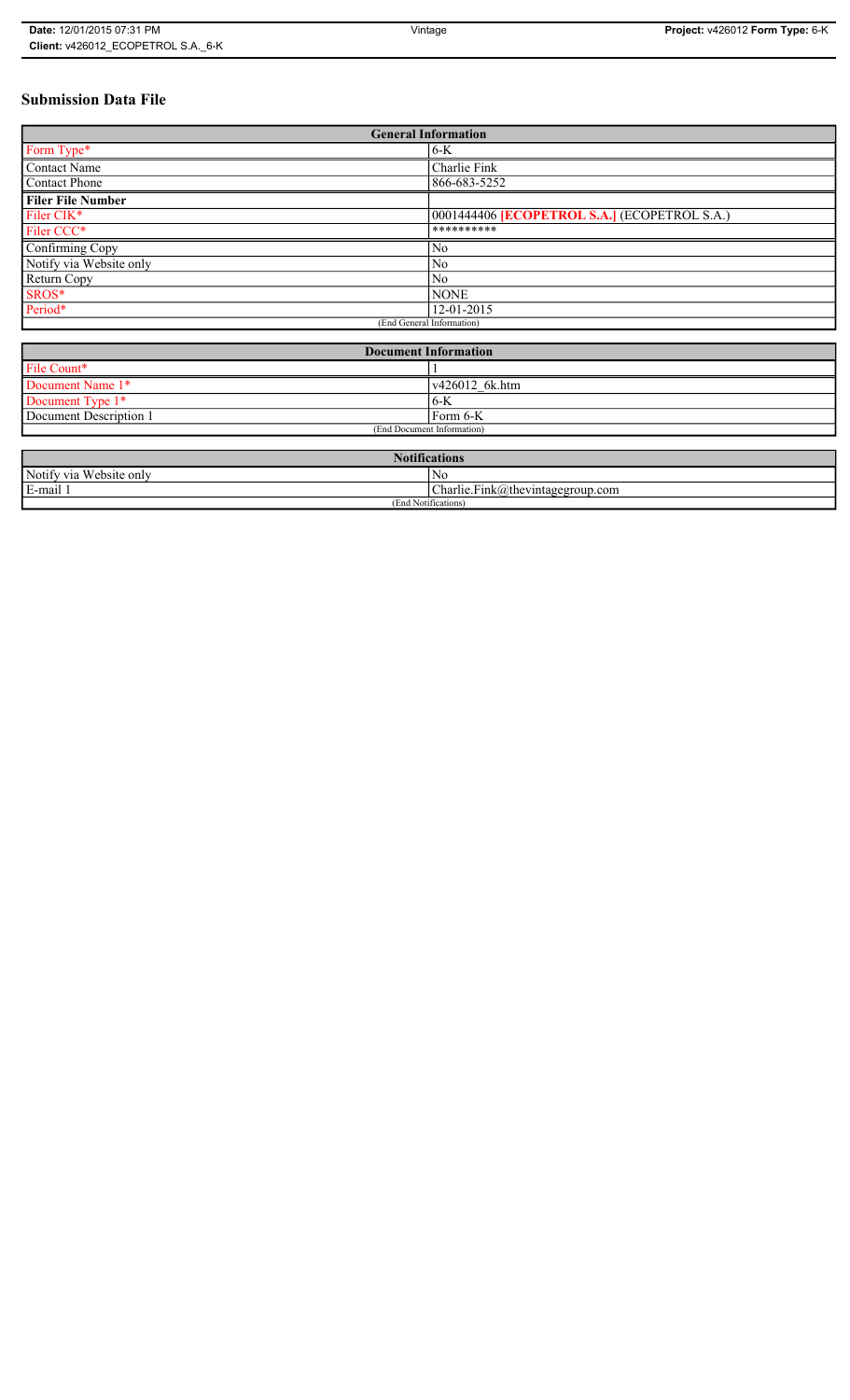#### **UNITED STATES SECURITIES AND EXCHANGE COMMISSION Washington, D.C. 20549**

### **FORM 6-K**

#### **REPORT OF FOREIGN PRIVATE ISSUER PURSUANT TO RULE 13a-16 OR 15d-16 UNDER THE SECURITIES EXCHANGE ACT OF 1934**

For the month of December, 2015

Commission File Number 001-34175

ECOPETROL S.A.

(Exact name of registrant as specified in its charter)

N.A.

(Translation of registrant's name into English)

COLOMBIA

(Jurisdiction of incorporation or organization)

Carrera 13 No. 36 – 24

BOGOTA D.C. – COLOMBIA (Address of principal executive offices)

Indicate by check mark whether the registrant files or will file annual reports under cover of Form 20-F or Form 40-F.

Form 20-F  $\boxtimes$  Form 40-F  $\Box$ 

Indicate by check mark if the registrant is submitting the Form 6-K in paper as permitted by Regulation S-T Rule 101(b)(1)

 $Yes \Box No \boxtimes$ 

Indicate by check mark if the registrant is submitting the Form 6-K in paper as permitted by Regulation S-T Rule 101(b)(7)

 $Yes \Box No \boxtimes$ 

Indicate by check mark whether the registrant by furnishing the information contained in this form is also thereby furnishing the information to the Commission pursuant to Rule 12g3-2(b) under the Securities Exchange Act of 1934.

Yes $\Box$  No  $\boxtimes$ 

If "Yes" is marked, indicate below the file number assigned to the registrant in connection with Rule 12g3-2(b): 82-  $N/A$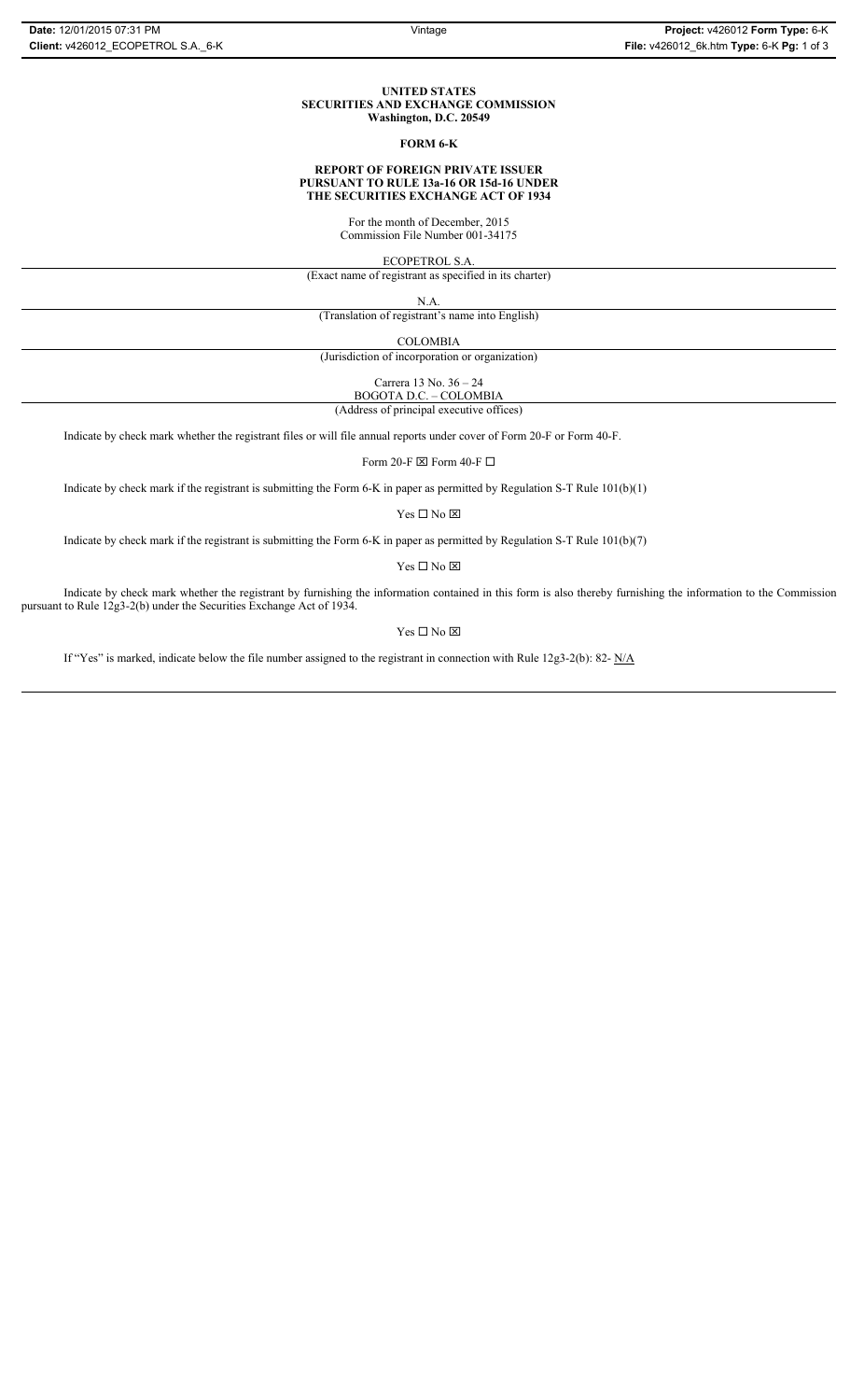## **Results of the First Stage of Ecopetrol's Equity Divestment Plan in Interconexion Electrica S.A. E.S.P.**

Ecopetrol S.A. (BVC: ECOPETROL; NYSE: EC; TSX: ECP) hereby reports that the first stage of Ecopetrol´s plan to divest its equity in Interconexión Eléctrica S.A. E.S.P. ("ISA"), pursuant to which 58,925,480 common shares of ISA were offered to certain special condition offerees, was open from September 29 to November 30, 2015 and no bids were received by the end of the first stage.

As of the date hereof, Ecopetrol S.A. may begin the second stage of its equity divestment plan in ISA, through which Ecopetrol may offer publicly, in Colombia and/or abroad, the common shares of ISA that were not sold during the first stage.

*This announcement is not an offer of securities for sale in the United States. Securities may not be offered or sold in the United States absent registration under the U.S. Securities Act of 1933, or an exemption from registration. No public offering of securities has been or will be made in the United States and, accordingly, the securities will not be registered under the U.S. Securities Act of 1933. This announcement is being issued pursuant to Rule 135e of the U.S. Securities Act of 1933.*

## **Bogota, D.C., December 1, 2015**

*Ecopetrol is the largest company in Colombia and is an integrated oil & gas company; it is among the top 50 oil companies in the world and among the four top ones in Latin America. Besides Colombia - where it generates over 60% of the national production - it has exploration and production activities in Brazil, Peru & the US (Gulf of Mexico). Ecopetrol owns the largest refinery in Colombia and most of the pipeline and multi-product pipeline network in the country, and is significantly increasing its participation in bio-fuels.*

*This release contains statements that may be considered forward looking statements within the meaning of Section 27A of the U.S. Securities Act of 1933 and Section 21E of the U.S. Securities Exchange Act of 1934. All forward-looking statements, whether made in this release or in future filings or press releases or orally, address matters that involve risks and uncertainties, including in respect of the Company's prospects for growth and its ongoing access to capital to fund the Company's business plan, among others. Consequently, changes in the following factors, among others, could cause actual results to differ materially from those included in the forward-looking statements: market prices of oil & gas, our exploration and production activities, market conditions, applicable regulations, the exchange rate, the Company's competitiveness and the performance of Colombia's economy and industry, to mention a few. We do not intend, and do not assume any obligation to update these forward-looking statements.*

**For further information, please contact:** 

**Head of Corporate Finance and Investor Relations** María Catalina Escobar Phone: (+571) 234 5190 E-mail: investors@ecopetrol.com.co

**Media Relations (Colombia)**  Jorge Mauricio Tellez Phone: + 571-234-4329 e-mail: mauricio.tellez@ecopetrol.com.co